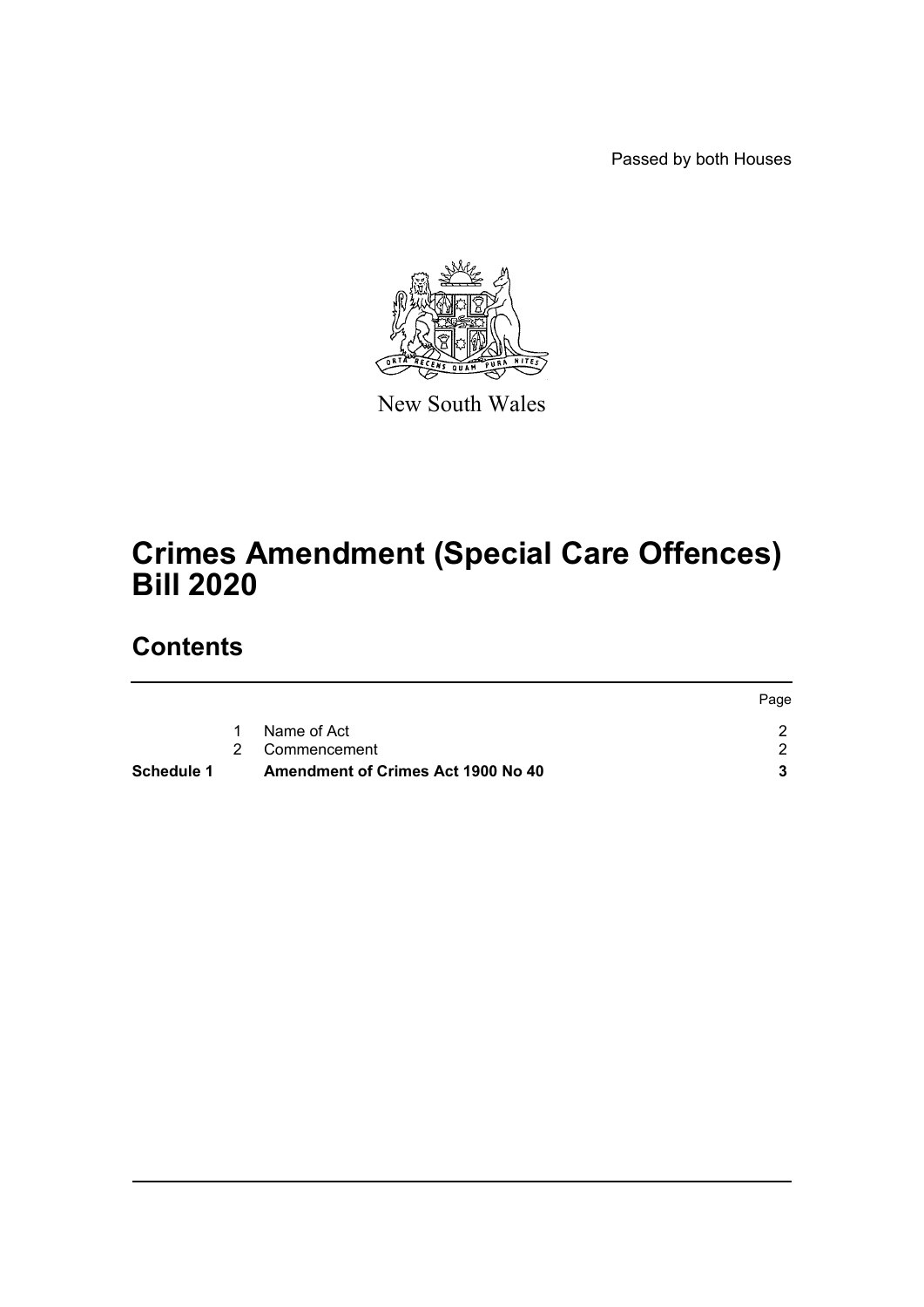*I certify that this public bill, which originated in the Legislative Assembly, has finally passed the Legislative Council and the Legislative Assembly of New South Wales.*

> *Clerk of the Legislative Assembly. Legislative Assembly, Sydney, , 2020*



New South Wales

# **Crimes Amendment (Special Care Offences) Bill 2020**

Act No , 2020

An Act to amend the *Crimes Act 1900* to make further provision with respect to sexual offences; and for related purposes.

*I have examined this bill and find it to correspond in all respects with the bill as finally passed by both Houses.*

*Assistant Speaker of the Legislative Assembly.*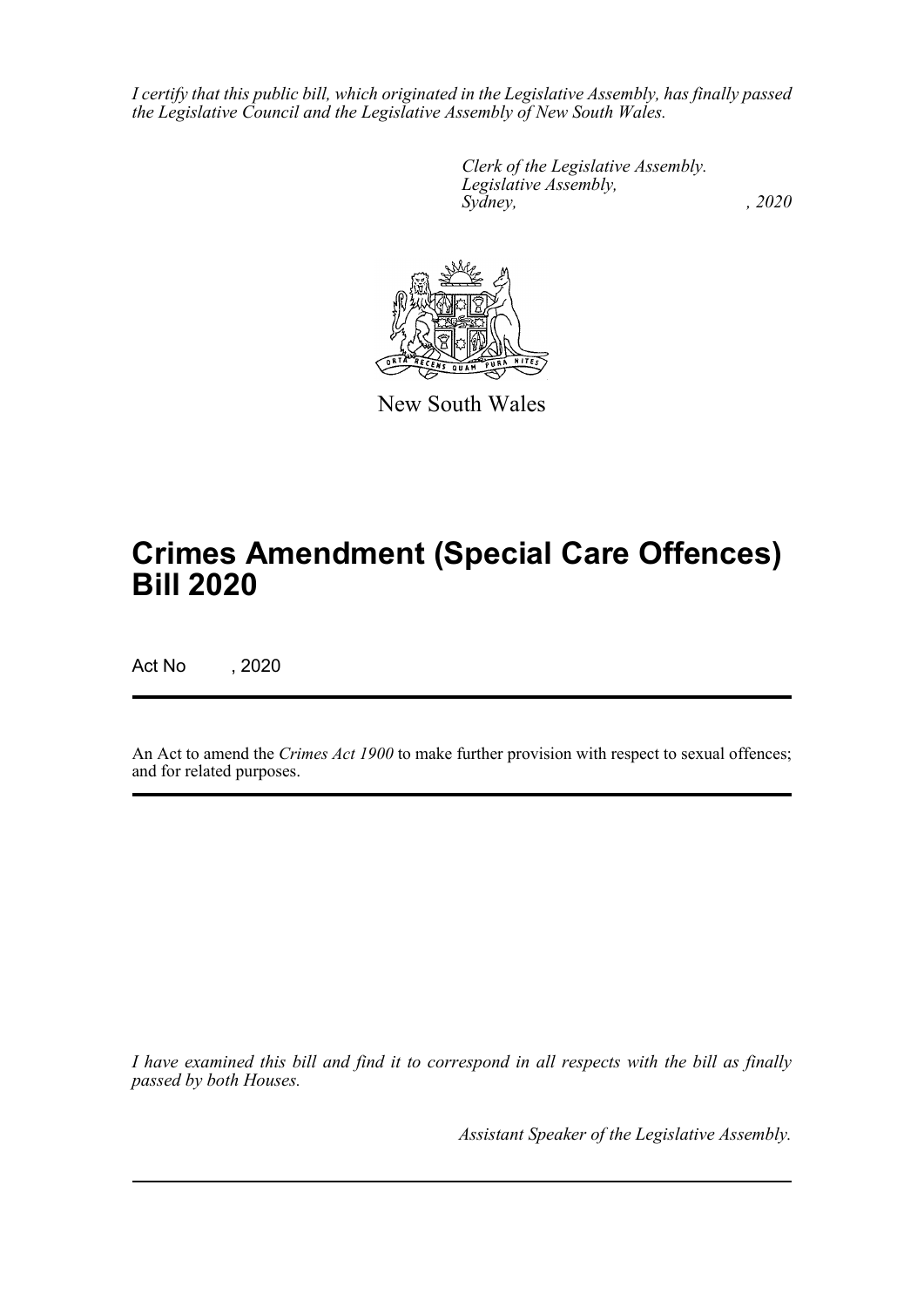Crimes Amendment (Special Care Offences) Bill 2020 [NSW]

### <span id="page-2-0"></span>**The Legislature of New South Wales enacts—**

#### **1 Name of Act**

This Act is the *Crimes Amendment (Special Care Offences) Act 2020*.

#### <span id="page-2-1"></span>**2 Commencement**

This Act commences on the date of assent to this Act.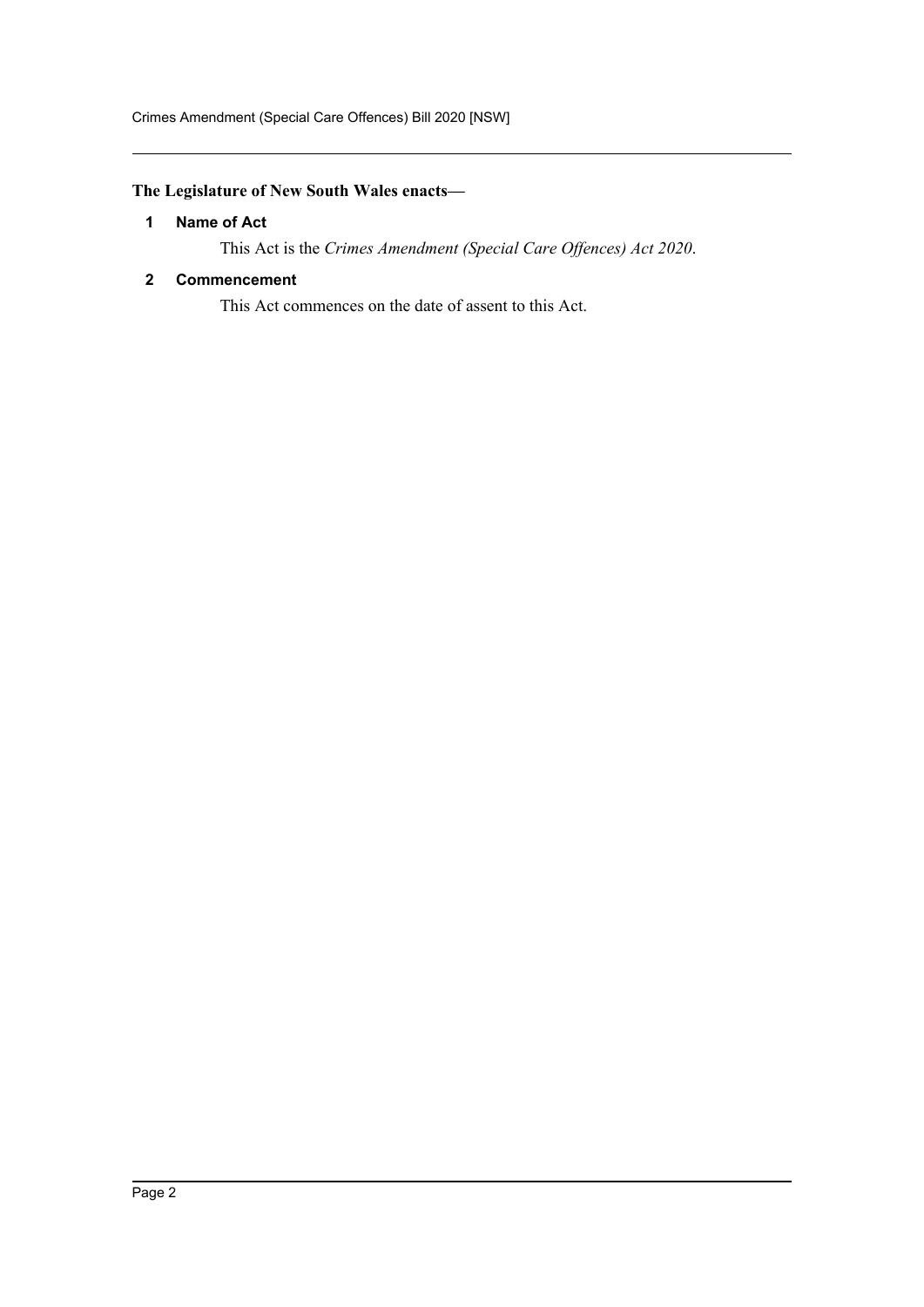### <span id="page-3-0"></span>**Schedule 1 Amendment of Crimes Act 1900 No 40**

#### **[1] Section 72B Definitions**

Insert in alphabetical order—

*close family member* has the same meaning as in section 78A. *parent* means biological parent or adoptive parent.

#### **[2] Section 72B, definition of "member of the teaching staff"**

Omit the definition.

#### **[3] Section 72B(2)**

Insert at the end of section 72B—

(2) In this Subdivision, a reference to performing work at a school or performing work for an organisation is a reference to performing work at the school or for the organisation, whether as an employee (whether paid or unpaid), contractor, volunteer or otherwise.

#### **[4] Section 72B, note**

Insert at the end of the section—

**Note.** For the purposes of this Subdivision, a person is under the authority of another person if the person is in the care, or under the supervision or authority, of the other person (see section 61H(2)).

### **[5] Section 73 Sexual intercourse—young person between 16 and 18 under special care**

Omit section 73(3)(a). Insert instead—

- (a) the offender is any of the following who is not a close family member of the victim—
	- (i) the parent or the parent of a parent of the victim,
	- (ii) the guardian or authorised carer of the victim,
	- (iii) the spouse or de facto partner of a person referred to in subparagraph (i) or (ii), or

#### **[6] Sections 73(3)(b) and (b1) and 73A(3)(b) and (b1)**

Omit sections 73(3)(b) and 73A(3)(b). Insert instead—

- (b) the offender is a teacher at, or the principal or a deputy principal of, the school at which the victim is a student, or
- (b1) the offender performs work at the school at which the victim is a student, in which the offender has students at the school, including the victim, under the offender's authority, or

#### **[7] Sections 73(3)(c) and 73A(3)(c)**

Insert ", in which relationship the victim is under the authority of the offender" after "victim" where secondly occurring.

#### **[8] Sections 73(3)(f) and (g) and 73A(3)(f) and (g)**

Insert at the end of sections  $73(3)(e)$  and  $73A(3)(e)$ —

, or

(f) the offender—